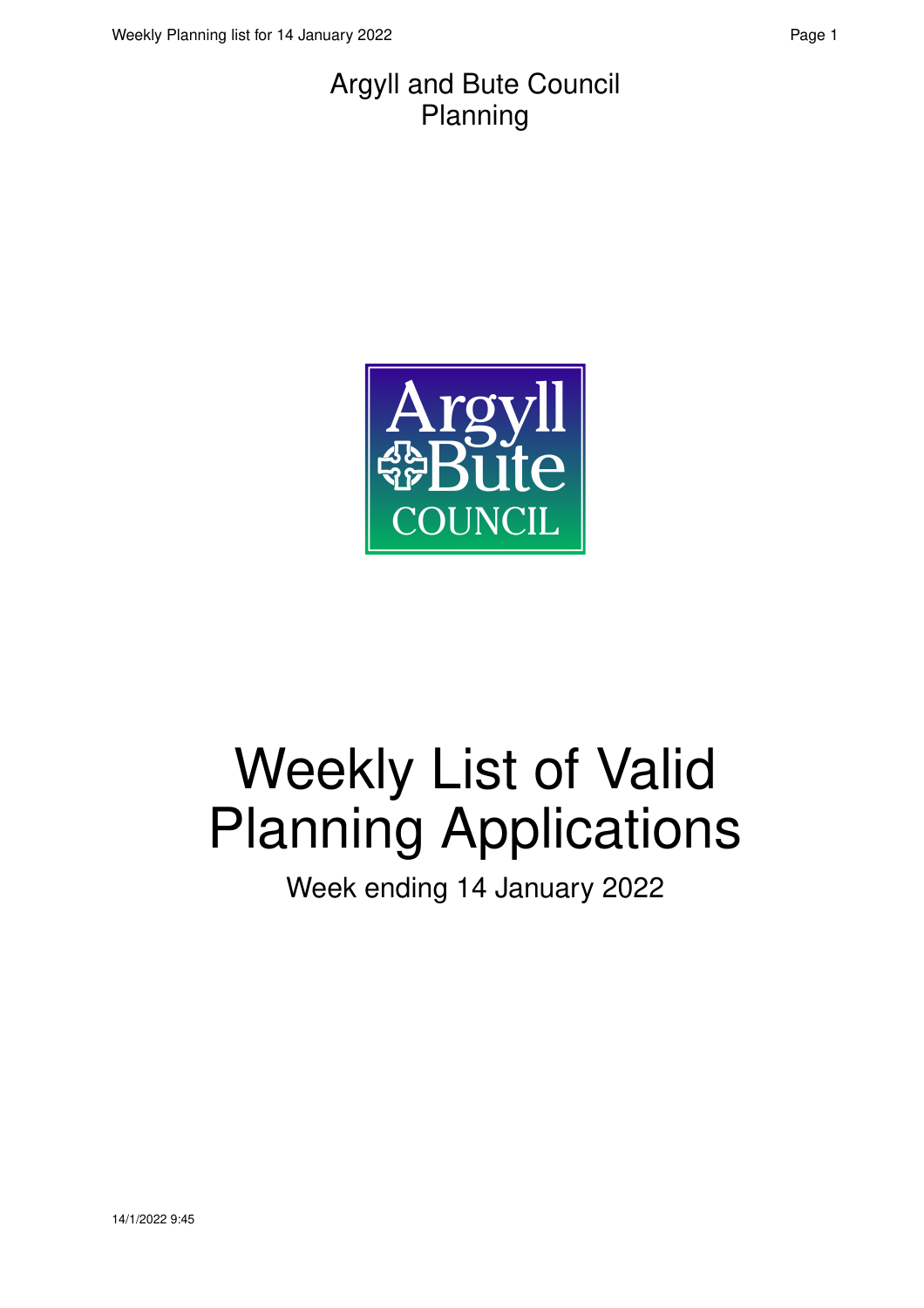### **Bute and Cowal**

| <b>Ward Details:</b><br>06 - Cowal<br><b>Community Council:</b><br><b>Colintraive And Glendaruel CC</b><br>Proposal:<br>Alterations to garden room/summerhouse (retrospective)<br>Location:<br>Dunans Castle, Glendaruel, Colintraive, Argyll And Bute, PA22<br>3AD<br>Mr Charles Dixon-Spain<br><b>Applicant:</b><br>Dunans Castle, Glendaruel, Colintraive, Argyll And Bute, PA22<br>3AD<br>Bell Ingram<br>Agent:<br>Durn, Isla Road, Perth, Perthshire, PH2 7HF<br>N14 - Listed bldg + con area consents<br><b>Development Type:</b><br><b>Grid Ref:</b><br>204081 - 691118<br>Reference:<br>21/02407/ADV<br>Officer:<br>Steven Gove<br>Telephone:<br>01546 605518<br><b>Ward Details:</b><br>08 - Isle Of Bute<br><b>Community Council:</b><br><b>Bute Community Council</b><br>Proposal:<br>Display of 1no illuminated fascia sign (19A,19B) and installation<br>of LED strip lighting (18,18A,19,19A,19B,20B)<br>18, 18A, 19, 19A, 19B And 20B Argyle Street, Rothesay, Isle Of<br>Location:<br>Bute, Argyll And Bute, PA20 0AU<br>DC Murray<br><b>Applicant:</b><br>19 Argyle Street, Rothesay, Isle Of Bute, Argyll And Bute, PA20<br>0AU<br><b>ZM Architecture Ltd</b><br>Agent:<br>62 Albion Street, Glasgow, G1 1NY<br><b>Development Type:</b><br>N <sub>15</sub> - Advertisements<br><b>Grid Ref:</b><br>208558 - 664849<br>Reference:<br>21/02442/PP<br>Officer:<br><b>Steven Gove</b><br>Telephone:<br>01546 605518<br>06 - Cowal<br><b>Ward Details:</b><br><b>Community Council:</b><br>Kilfinan Community Council<br>Proposal:<br>Erection of side extension to create a sun room and patio<br>Location:<br>Glen Caladh House, Tighnabruaich, Argyll And Bute, PA21<br>2EH<br><b>Applicant:</b><br>Mrs Naomi Murphy<br>Auldton Farm, Lugton Road, KA3 4DR<br><b>CHG Architecture Ltd</b><br>Agent:<br>54 Braehead, Lochwinnoch, PA12 4AS<br>N01 - Householder developments<br><b>Development Type:</b><br><b>Grid Ref:</b><br>200330 - 675941 | Reference: | 21/01991/LIB | Officer:<br>Telephone: | <b>Steven Gove</b><br>01546 605518 |
|-----------------------------------------------------------------------------------------------------------------------------------------------------------------------------------------------------------------------------------------------------------------------------------------------------------------------------------------------------------------------------------------------------------------------------------------------------------------------------------------------------------------------------------------------------------------------------------------------------------------------------------------------------------------------------------------------------------------------------------------------------------------------------------------------------------------------------------------------------------------------------------------------------------------------------------------------------------------------------------------------------------------------------------------------------------------------------------------------------------------------------------------------------------------------------------------------------------------------------------------------------------------------------------------------------------------------------------------------------------------------------------------------------------------------------------------------------------------------------------------------------------------------------------------------------------------------------------------------------------------------------------------------------------------------------------------------------------------------------------------------------------------------------------------------------------------------------------------------------------------------------------------------------------------------------------------------------------------|------------|--------------|------------------------|------------------------------------|
|                                                                                                                                                                                                                                                                                                                                                                                                                                                                                                                                                                                                                                                                                                                                                                                                                                                                                                                                                                                                                                                                                                                                                                                                                                                                                                                                                                                                                                                                                                                                                                                                                                                                                                                                                                                                                                                                                                                                                                 |            |              |                        |                                    |
|                                                                                                                                                                                                                                                                                                                                                                                                                                                                                                                                                                                                                                                                                                                                                                                                                                                                                                                                                                                                                                                                                                                                                                                                                                                                                                                                                                                                                                                                                                                                                                                                                                                                                                                                                                                                                                                                                                                                                                 |            |              |                        |                                    |
|                                                                                                                                                                                                                                                                                                                                                                                                                                                                                                                                                                                                                                                                                                                                                                                                                                                                                                                                                                                                                                                                                                                                                                                                                                                                                                                                                                                                                                                                                                                                                                                                                                                                                                                                                                                                                                                                                                                                                                 |            |              |                        |                                    |
|                                                                                                                                                                                                                                                                                                                                                                                                                                                                                                                                                                                                                                                                                                                                                                                                                                                                                                                                                                                                                                                                                                                                                                                                                                                                                                                                                                                                                                                                                                                                                                                                                                                                                                                                                                                                                                                                                                                                                                 |            |              |                        |                                    |
|                                                                                                                                                                                                                                                                                                                                                                                                                                                                                                                                                                                                                                                                                                                                                                                                                                                                                                                                                                                                                                                                                                                                                                                                                                                                                                                                                                                                                                                                                                                                                                                                                                                                                                                                                                                                                                                                                                                                                                 |            |              |                        |                                    |
|                                                                                                                                                                                                                                                                                                                                                                                                                                                                                                                                                                                                                                                                                                                                                                                                                                                                                                                                                                                                                                                                                                                                                                                                                                                                                                                                                                                                                                                                                                                                                                                                                                                                                                                                                                                                                                                                                                                                                                 |            |              |                        |                                    |
|                                                                                                                                                                                                                                                                                                                                                                                                                                                                                                                                                                                                                                                                                                                                                                                                                                                                                                                                                                                                                                                                                                                                                                                                                                                                                                                                                                                                                                                                                                                                                                                                                                                                                                                                                                                                                                                                                                                                                                 |            |              |                        |                                    |
|                                                                                                                                                                                                                                                                                                                                                                                                                                                                                                                                                                                                                                                                                                                                                                                                                                                                                                                                                                                                                                                                                                                                                                                                                                                                                                                                                                                                                                                                                                                                                                                                                                                                                                                                                                                                                                                                                                                                                                 |            |              |                        |                                    |
|                                                                                                                                                                                                                                                                                                                                                                                                                                                                                                                                                                                                                                                                                                                                                                                                                                                                                                                                                                                                                                                                                                                                                                                                                                                                                                                                                                                                                                                                                                                                                                                                                                                                                                                                                                                                                                                                                                                                                                 |            |              |                        |                                    |
|                                                                                                                                                                                                                                                                                                                                                                                                                                                                                                                                                                                                                                                                                                                                                                                                                                                                                                                                                                                                                                                                                                                                                                                                                                                                                                                                                                                                                                                                                                                                                                                                                                                                                                                                                                                                                                                                                                                                                                 |            |              |                        |                                    |
|                                                                                                                                                                                                                                                                                                                                                                                                                                                                                                                                                                                                                                                                                                                                                                                                                                                                                                                                                                                                                                                                                                                                                                                                                                                                                                                                                                                                                                                                                                                                                                                                                                                                                                                                                                                                                                                                                                                                                                 |            |              |                        |                                    |
|                                                                                                                                                                                                                                                                                                                                                                                                                                                                                                                                                                                                                                                                                                                                                                                                                                                                                                                                                                                                                                                                                                                                                                                                                                                                                                                                                                                                                                                                                                                                                                                                                                                                                                                                                                                                                                                                                                                                                                 |            |              |                        |                                    |
|                                                                                                                                                                                                                                                                                                                                                                                                                                                                                                                                                                                                                                                                                                                                                                                                                                                                                                                                                                                                                                                                                                                                                                                                                                                                                                                                                                                                                                                                                                                                                                                                                                                                                                                                                                                                                                                                                                                                                                 |            |              |                        |                                    |
|                                                                                                                                                                                                                                                                                                                                                                                                                                                                                                                                                                                                                                                                                                                                                                                                                                                                                                                                                                                                                                                                                                                                                                                                                                                                                                                                                                                                                                                                                                                                                                                                                                                                                                                                                                                                                                                                                                                                                                 |            |              |                        |                                    |
|                                                                                                                                                                                                                                                                                                                                                                                                                                                                                                                                                                                                                                                                                                                                                                                                                                                                                                                                                                                                                                                                                                                                                                                                                                                                                                                                                                                                                                                                                                                                                                                                                                                                                                                                                                                                                                                                                                                                                                 |            |              |                        |                                    |
|                                                                                                                                                                                                                                                                                                                                                                                                                                                                                                                                                                                                                                                                                                                                                                                                                                                                                                                                                                                                                                                                                                                                                                                                                                                                                                                                                                                                                                                                                                                                                                                                                                                                                                                                                                                                                                                                                                                                                                 |            |              |                        |                                    |
|                                                                                                                                                                                                                                                                                                                                                                                                                                                                                                                                                                                                                                                                                                                                                                                                                                                                                                                                                                                                                                                                                                                                                                                                                                                                                                                                                                                                                                                                                                                                                                                                                                                                                                                                                                                                                                                                                                                                                                 |            |              |                        |                                    |
|                                                                                                                                                                                                                                                                                                                                                                                                                                                                                                                                                                                                                                                                                                                                                                                                                                                                                                                                                                                                                                                                                                                                                                                                                                                                                                                                                                                                                                                                                                                                                                                                                                                                                                                                                                                                                                                                                                                                                                 |            |              |                        |                                    |
|                                                                                                                                                                                                                                                                                                                                                                                                                                                                                                                                                                                                                                                                                                                                                                                                                                                                                                                                                                                                                                                                                                                                                                                                                                                                                                                                                                                                                                                                                                                                                                                                                                                                                                                                                                                                                                                                                                                                                                 |            |              |                        |                                    |
|                                                                                                                                                                                                                                                                                                                                                                                                                                                                                                                                                                                                                                                                                                                                                                                                                                                                                                                                                                                                                                                                                                                                                                                                                                                                                                                                                                                                                                                                                                                                                                                                                                                                                                                                                                                                                                                                                                                                                                 |            |              |                        |                                    |
|                                                                                                                                                                                                                                                                                                                                                                                                                                                                                                                                                                                                                                                                                                                                                                                                                                                                                                                                                                                                                                                                                                                                                                                                                                                                                                                                                                                                                                                                                                                                                                                                                                                                                                                                                                                                                                                                                                                                                                 |            |              |                        |                                    |
|                                                                                                                                                                                                                                                                                                                                                                                                                                                                                                                                                                                                                                                                                                                                                                                                                                                                                                                                                                                                                                                                                                                                                                                                                                                                                                                                                                                                                                                                                                                                                                                                                                                                                                                                                                                                                                                                                                                                                                 |            |              |                        |                                    |
|                                                                                                                                                                                                                                                                                                                                                                                                                                                                                                                                                                                                                                                                                                                                                                                                                                                                                                                                                                                                                                                                                                                                                                                                                                                                                                                                                                                                                                                                                                                                                                                                                                                                                                                                                                                                                                                                                                                                                                 |            |              |                        |                                    |
|                                                                                                                                                                                                                                                                                                                                                                                                                                                                                                                                                                                                                                                                                                                                                                                                                                                                                                                                                                                                                                                                                                                                                                                                                                                                                                                                                                                                                                                                                                                                                                                                                                                                                                                                                                                                                                                                                                                                                                 |            |              |                        |                                    |
|                                                                                                                                                                                                                                                                                                                                                                                                                                                                                                                                                                                                                                                                                                                                                                                                                                                                                                                                                                                                                                                                                                                                                                                                                                                                                                                                                                                                                                                                                                                                                                                                                                                                                                                                                                                                                                                                                                                                                                 |            |              |                        |                                    |
|                                                                                                                                                                                                                                                                                                                                                                                                                                                                                                                                                                                                                                                                                                                                                                                                                                                                                                                                                                                                                                                                                                                                                                                                                                                                                                                                                                                                                                                                                                                                                                                                                                                                                                                                                                                                                                                                                                                                                                 |            |              |                        |                                    |
|                                                                                                                                                                                                                                                                                                                                                                                                                                                                                                                                                                                                                                                                                                                                                                                                                                                                                                                                                                                                                                                                                                                                                                                                                                                                                                                                                                                                                                                                                                                                                                                                                                                                                                                                                                                                                                                                                                                                                                 |            |              |                        |                                    |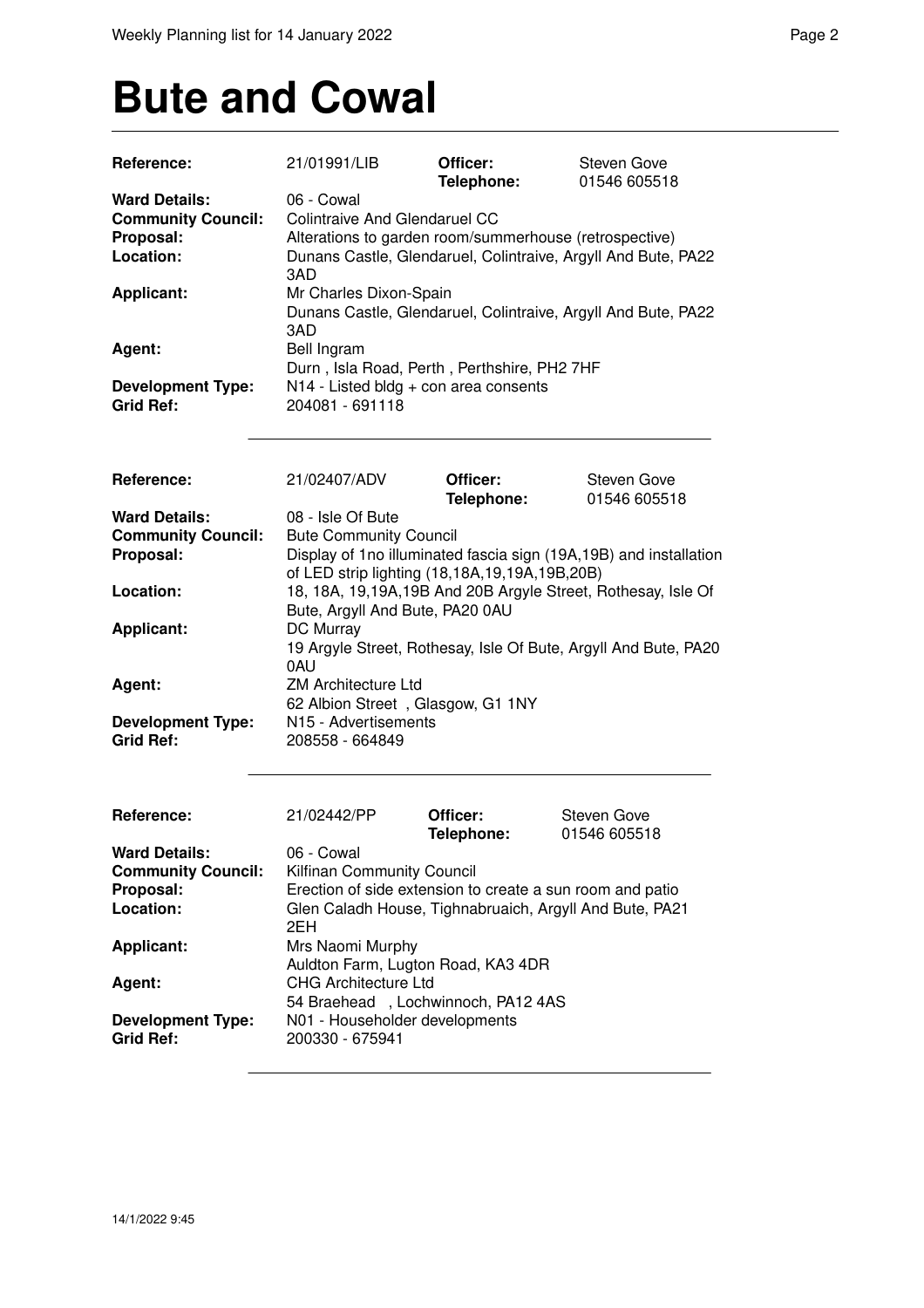Weekly Planning list for 14 January 2022 **Page 3** Page 3

| Reference:                | 21/02466/PP                                                                                    | Officer:<br>Telephone: | Allocated To Area Office<br>01546 605518                    |  |
|---------------------------|------------------------------------------------------------------------------------------------|------------------------|-------------------------------------------------------------|--|
| <b>Ward Details:</b>      | 06 - Cowal                                                                                     |                        |                                                             |  |
| <b>Community Council:</b> | <b>Strachur Community Council</b>                                                              |                        |                                                             |  |
| Proposal:                 | Erection of dwellinghouse, installation of a sewage treatment<br>plant and formation of access |                        |                                                             |  |
| Location:                 | Land Between An Airigh And Mo Dhachairdh, Newton, Strath-<br>lachlan, Argyll And Bute          |                        |                                                             |  |
| <b>Applicant:</b>         | Mr Adrian Willan<br>23 Main Street, Hornby, LA2 8JR                                            |                        |                                                             |  |
| Agent:                    | Jack Thomson                                                                                   |                        | Park Cottage, Balmoral Road, Rattray, Blairgowrie, PH10 7HY |  |
| <b>Development Type:</b>  | N03B - Housing - Local                                                                         |                        |                                                             |  |
| <b>Grid Ref:</b>          | 204387 - 698368                                                                                |                        |                                                             |  |

| <b>Reference:</b>                            | 21/02626/PP                                                                                                                                                                                                                            | Officer:<br>Telephone: | Steven Gove<br>01546 605518 |
|----------------------------------------------|----------------------------------------------------------------------------------------------------------------------------------------------------------------------------------------------------------------------------------------|------------------------|-----------------------------|
| <b>Ward Details:</b>                         | 06 - Cowal                                                                                                                                                                                                                             |                        |                             |
| <b>Community Council:</b>                    | Kilfinan Community Council                                                                                                                                                                                                             |                        |                             |
| Proposal:                                    | Renewal of planning permission reference 18/01086/PP (Erec-<br>tion of dwellinghouse with attached garage, installation of sep-<br>tic tank and formation of vehicular access including stopping up<br>of existing forest access road) |                        |                             |
| Location:                                    | Plots At Barr An Taolain 500M South Of Auchnaha, Kilfinan,<br>Argyll And Bute                                                                                                                                                          |                        |                             |
| <b>Applicant:</b>                            | Mr Peter Williams<br>C/O Agent                                                                                                                                                                                                         |                        |                             |
| Agent:                                       | <b>RDS Forestry Ltd</b><br>45 Enterprise House, Springkerse Business Park, Stirling, FK7<br>7UF                                                                                                                                        |                        |                             |
| <b>Development Type:</b><br><b>Grid Ref:</b> | N03B - Housing - Local<br>193094 - 681474                                                                                                                                                                                              |                        |                             |

| Reference:                                   | 21/02643/PP                                                                           | Officer:<br>Telephone: | <b>Brian Close</b><br>01546 605518 |
|----------------------------------------------|---------------------------------------------------------------------------------------|------------------------|------------------------------------|
| <b>Ward Details:</b>                         | 07 - Dunoon                                                                           |                        |                                    |
| <b>Community Council:</b>                    | South Cowal Community Council                                                         |                        |                                    |
| Proposal:                                    | Demolition of garage, alterations and extension to form addi-<br>tional accommodation |                        |                                    |
| Location:                                    | 137 Bullwood Road, Dunoon, Argyll And Bute, PA23 7QN                                  |                        |                                    |
| <b>Applicant:</b>                            | Mrs Ashleigh Irving                                                                   |                        |                                    |
|                                              | 137 Bullwood Road, Dunoon, Argyll And Bute, PA23 7QN                                  |                        |                                    |
| Agent:                                       | John McIntyre - Architect                                                             |                        |                                    |
|                                              | Monevechadan, Hells Glen, By Lochgoilhead, Argyll And<br>Bute, PA24 8AN               |                        |                                    |
| <b>Development Type:</b><br><b>Grid Ref:</b> | N10B - Other developments - Local<br>215838 - 672687                                  |                        |                                    |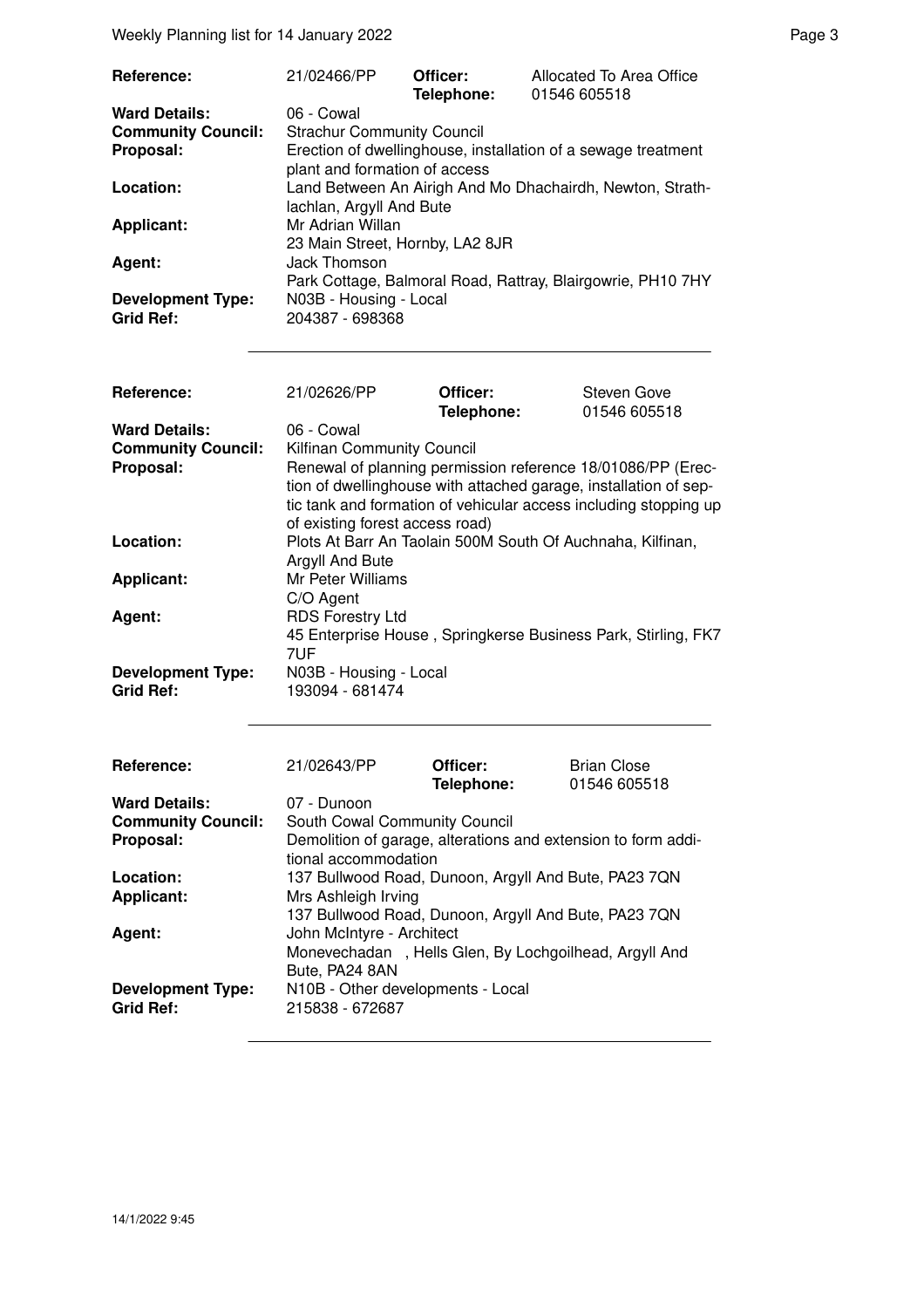Weekly Planning list for 14 January 2022 **Page 4** and the US and the Page 4

| Reference:                                   | 22/00015/TELNOT                                            | Officer:<br>Telephone: | Allocated To Area Office<br>01546 605518 |  |
|----------------------------------------------|------------------------------------------------------------|------------------------|------------------------------------------|--|
| <b>Ward Details:</b>                         | 09 - Lomond North                                          |                        |                                          |  |
| <b>Community Council:</b>                    | Rosneath And Clynder Community Council                     |                        |                                          |  |
| Proposal:                                    | Installation of 2 telegraph poles                          |                        |                                          |  |
| Location:                                    | Land North Of Newport, Rosneath, Argyll And Bute           |                        |                                          |  |
| <b>Applicant:</b>                            | Openreach                                                  |                        |                                          |  |
|                                              | 81 Newgate Street, London, EC1A 7AJ                        |                        |                                          |  |
| Agent:                                       | N/A                                                        |                        |                                          |  |
| <b>Development Type:</b><br><b>Grid Ref:</b> | N0 - not required for statutory returns<br>225167 - 681111 |                        |                                          |  |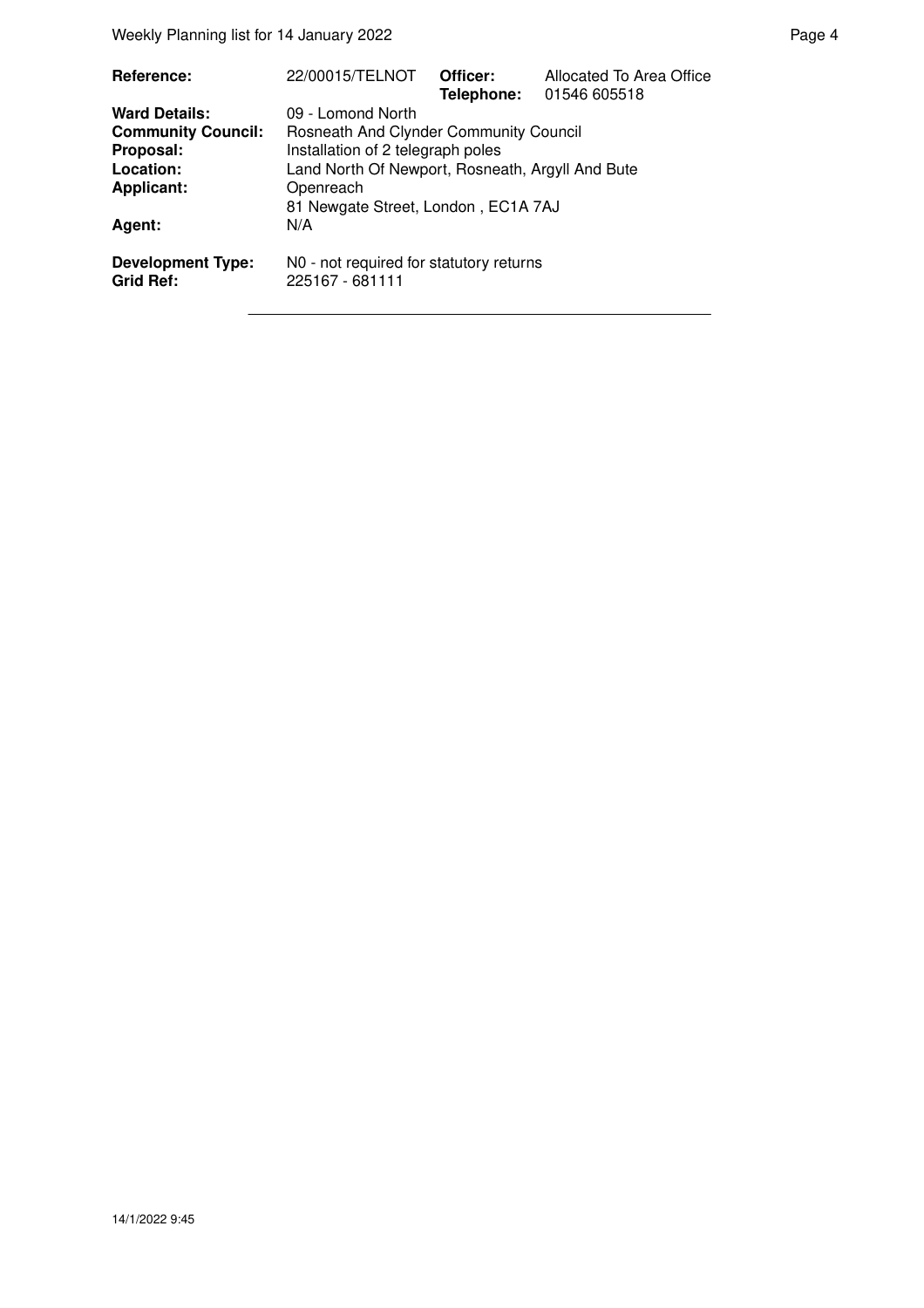#### **Helensburgh and Lomond**

| Reference:                                                                  | 21/02449/PP                                                                                                                                                                                                                                                                              | Officer:<br>Telephone: | Allocated To Area Office<br>01546 605518                  |  |  |
|-----------------------------------------------------------------------------|------------------------------------------------------------------------------------------------------------------------------------------------------------------------------------------------------------------------------------------------------------------------------------------|------------------------|-----------------------------------------------------------|--|--|
| <b>Ward Details:</b><br><b>Community Council:</b><br>Proposal:<br>Location: | 09 - Lomond North<br>Rosneath And Clynder Community Council<br>Change of use from vacant land to extend residential curtilage<br>Land Adjacent To 9 Broom Road, Rosneath, Helensburgh,                                                                                                   |                        |                                                           |  |  |
| <b>Applicant:</b>                                                           | Argyll And Bute<br>Mrs Joy Penrose-Stupart<br>0RY                                                                                                                                                                                                                                        |                        | 9 Broom Road, Rosneath, Helensburgh, Argyll And Bute, G84 |  |  |
| Agent:                                                                      | N/A                                                                                                                                                                                                                                                                                      |                        |                                                           |  |  |
| <b>Development Type:</b><br><b>Grid Ref:</b>                                | N10B - Other developments - Local<br>225637 - 683119                                                                                                                                                                                                                                     |                        |                                                           |  |  |
| Reference:                                                                  | 21/02488/TPO                                                                                                                                                                                                                                                                             | Officer:<br>Telephone: | Allocated To Area Office<br>01546 605518                  |  |  |
| <b>Ward Details:</b><br><b>Community Council:</b><br>Proposal:              | 09 - Lomond North<br>Rhu And Shandon Community Council<br>Proposed lopping of 1 Oak tree, 1 Sycamore tree and 1 Holly<br>tree                                                                                                                                                            |                        |                                                           |  |  |
| Location:                                                                   | Land South Of Dunaivon House, Armadale Road, Rhu, Helens-<br>burgh, Argyll And Bute, G84 8LG                                                                                                                                                                                             |                        |                                                           |  |  |
| <b>Applicant:</b>                                                           | <b>Mrs Hilary Stuart</b><br>Dunaivon House, Armadale Road, Rhu, Helensburgh, Argyll<br>And Bute, G84 8LG                                                                                                                                                                                 |                        |                                                           |  |  |
| Agent:                                                                      | N/A                                                                                                                                                                                                                                                                                      |                        |                                                           |  |  |
| <b>Development Type:</b><br><b>Grid Ref:</b>                                | N0 - not required for statutory returns<br>227615 - 683709                                                                                                                                                                                                                               |                        |                                                           |  |  |
| Reference:                                                                  | 21/02634/PP                                                                                                                                                                                                                                                                              | Officer:<br>Telephone: | Allocated To Area Office<br>01546 605518                  |  |  |
| <b>Ward Details:</b><br><b>Community Council:</b><br>Proposal:              | 10 - Helensburgh Central<br><b>Helensburgh Community Council</b><br>Erection of single storey rear extension, internal alterations,<br>conversion of attic space to form additional living accommoda-<br>tion and formation of dormer window                                             |                        |                                                           |  |  |
| Location:<br><b>Applicant:</b>                                              | 65 Macleod Drive, Helensburgh, Argyll And Bute, G84 9PS<br>Mr And Mrs N Ratcliffe<br>65 Macleod Drive, Helensburgh, Argyll And Bute, G84 9PS<br><b>HMA Architects</b><br>19 Charlotte Street, Helensburgh, Argyll And Bute, G84 7EZ<br>N01 - Householder developments<br>228797 - 683609 |                        |                                                           |  |  |
| Agent:<br><b>Development Type:</b><br><b>Grid Ref:</b>                      |                                                                                                                                                                                                                                                                                          |                        |                                                           |  |  |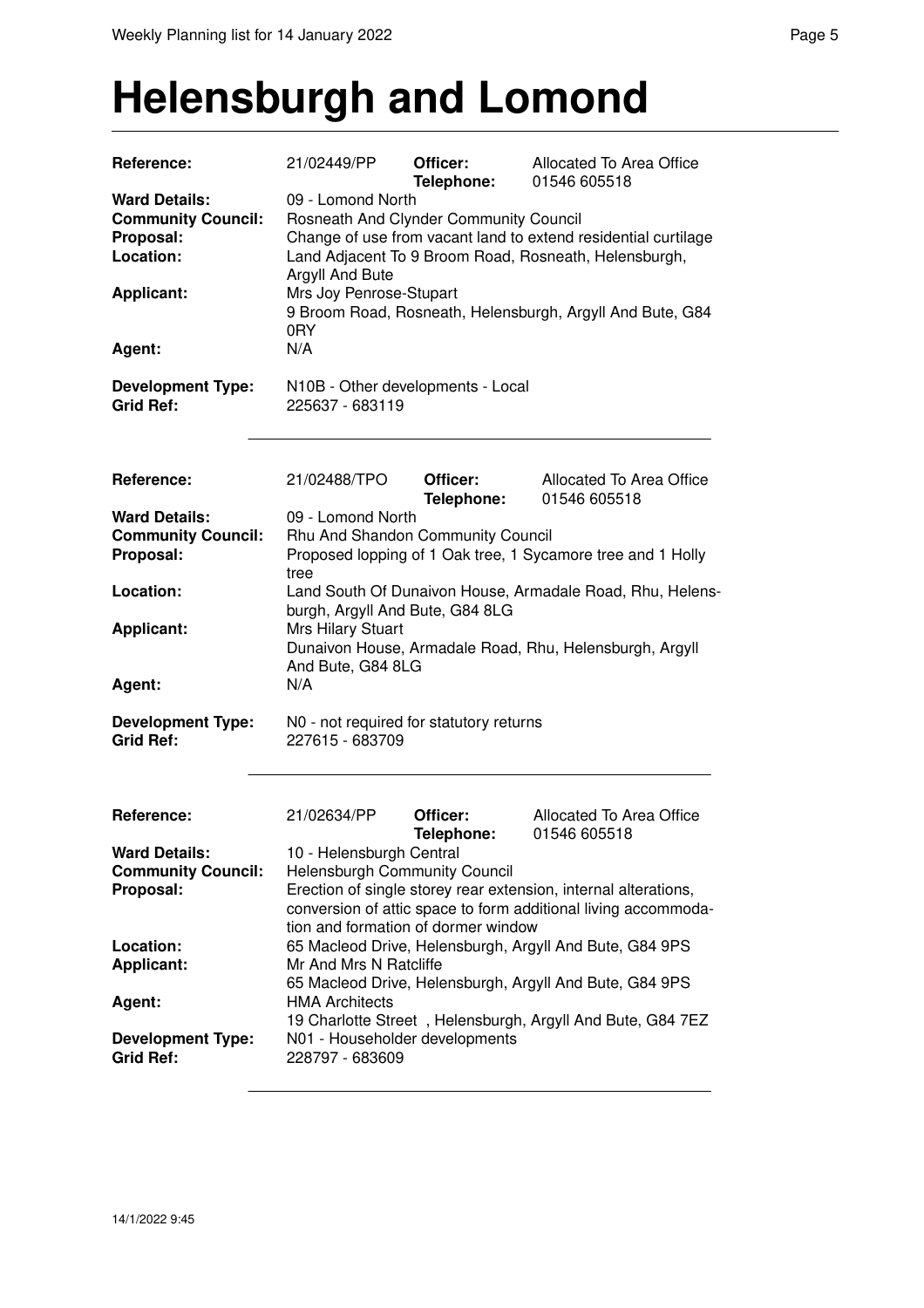Weekly Planning list for 14 January 2022 **Page 6** and the entry of the Page 6

| Reference:                                                     | 21/02638/PP                                                                                                                                                      | Officer:<br>Telephone: | 01546 605518 | Allocated To Area Office                                                                                                  |  |
|----------------------------------------------------------------|------------------------------------------------------------------------------------------------------------------------------------------------------------------|------------------------|--------------|---------------------------------------------------------------------------------------------------------------------------|--|
| <b>Ward Details:</b><br><b>Community Council:</b><br>Proposal: | 09 - Lomond North<br><b>Garelochhead Community Council</b><br>Erection of dwellinghouse, installation of sewage treatment<br>plant and formation of parking area |                        |              |                                                                                                                           |  |
| Location:<br><b>Applicant:</b>                                 | Land North East Of Fairwater, Portincaple, Argyll And Bute<br>Mr Brian Hodge<br>1 Munnoch, Dalry, KA24 5HL                                                       |                        |              |                                                                                                                           |  |
| Agent:                                                         | The Hay Partnership (Lomond) Ltd<br>73 Glasgow Road, Dumbarton, G82 1RE                                                                                          |                        |              |                                                                                                                           |  |
| <b>Development Type:</b><br><b>Grid Ref:</b>                   | N03B - Housing - Local<br>223258 - 693246                                                                                                                        |                        |              |                                                                                                                           |  |
| Reference:                                                     | 21/02654/PP                                                                                                                                                      | Officer:<br>Telephone: | 01546 605518 | Allocated To Area Office                                                                                                  |  |
| <b>Ward Details:</b>                                           | 11 - Helensburgh And Lomond South                                                                                                                                |                        |              |                                                                                                                           |  |
| <b>Community Council:</b>                                      | <b>Helensburgh Community Council</b>                                                                                                                             |                        |              |                                                                                                                           |  |
| Proposal:                                                      |                                                                                                                                                                  |                        |              | Conversion of garage to form additional living accommodation                                                              |  |
|                                                                | and erection of first floor extension over garage                                                                                                                |                        |              |                                                                                                                           |  |
| Location:                                                      | 5 Kildonan Drive, Helensburgh, Argyll And Bute, G84 9SB                                                                                                          |                        |              |                                                                                                                           |  |
| <b>Applicant:</b>                                              | Mr And Mrs K Daly                                                                                                                                                |                        |              |                                                                                                                           |  |
| Agent:                                                         | 5 Kildonan Drive, Helensburgh, Argyll And Bute, G84 9SB<br><b>HMA Architects</b>                                                                                 |                        |              |                                                                                                                           |  |
|                                                                |                                                                                                                                                                  |                        |              |                                                                                                                           |  |
| <b>Development Type:</b><br><b>Grid Ref:</b>                   | 19 Charlotte Street, Helensburgh, Argyll And Bute, G84 7EZ<br>N01 - Householder developments<br>230645 - 682878                                                  |                        |              |                                                                                                                           |  |
| Reference:                                                     | 22/00027/NMA                                                                                                                                                     | Officer:<br>Telephone: |              | Karen Malloy<br>01546 605518                                                                                              |  |
| <b>Ward Details:</b>                                           | 11 - Helensburgh And Lomond South                                                                                                                                |                        |              |                                                                                                                           |  |
| <b>Community Council:</b>                                      | <b>Helensburgh Community Council</b>                                                                                                                             |                        |              |                                                                                                                           |  |
| Proposal:                                                      | tion) - change to roof finish                                                                                                                                    |                        |              | Non Material Amendment to Planning Permission 21/00211/PP<br>- (Conversion of garage to form additional living accommoda- |  |
| Location:                                                      | 3 Pladda Way, Helensburgh, Argyll And Bute, G84 9SE                                                                                                              |                        |              |                                                                                                                           |  |
| <b>Applicant:</b>                                              | Mr Jeff Pink                                                                                                                                                     |                        |              |                                                                                                                           |  |
|                                                                | 3 Pladda Way, Helensburgh, Argyll And Bute, G84 9SE                                                                                                              |                        |              |                                                                                                                           |  |
| Agent:                                                         | <b>JB Design Consultant</b>                                                                                                                                      |                        |              |                                                                                                                           |  |
|                                                                |                                                                                                                                                                  |                        |              | 10 Kenilworth Avenue, Helensburgh, Argyll And Bute, G84 7JR                                                               |  |
| <b>Development Type:</b><br><b>Grid Ref:</b>                   | NMA_4W - NMA - Householder (4 wk target)<br>230777 - 682890                                                                                                      |                        |              |                                                                                                                           |  |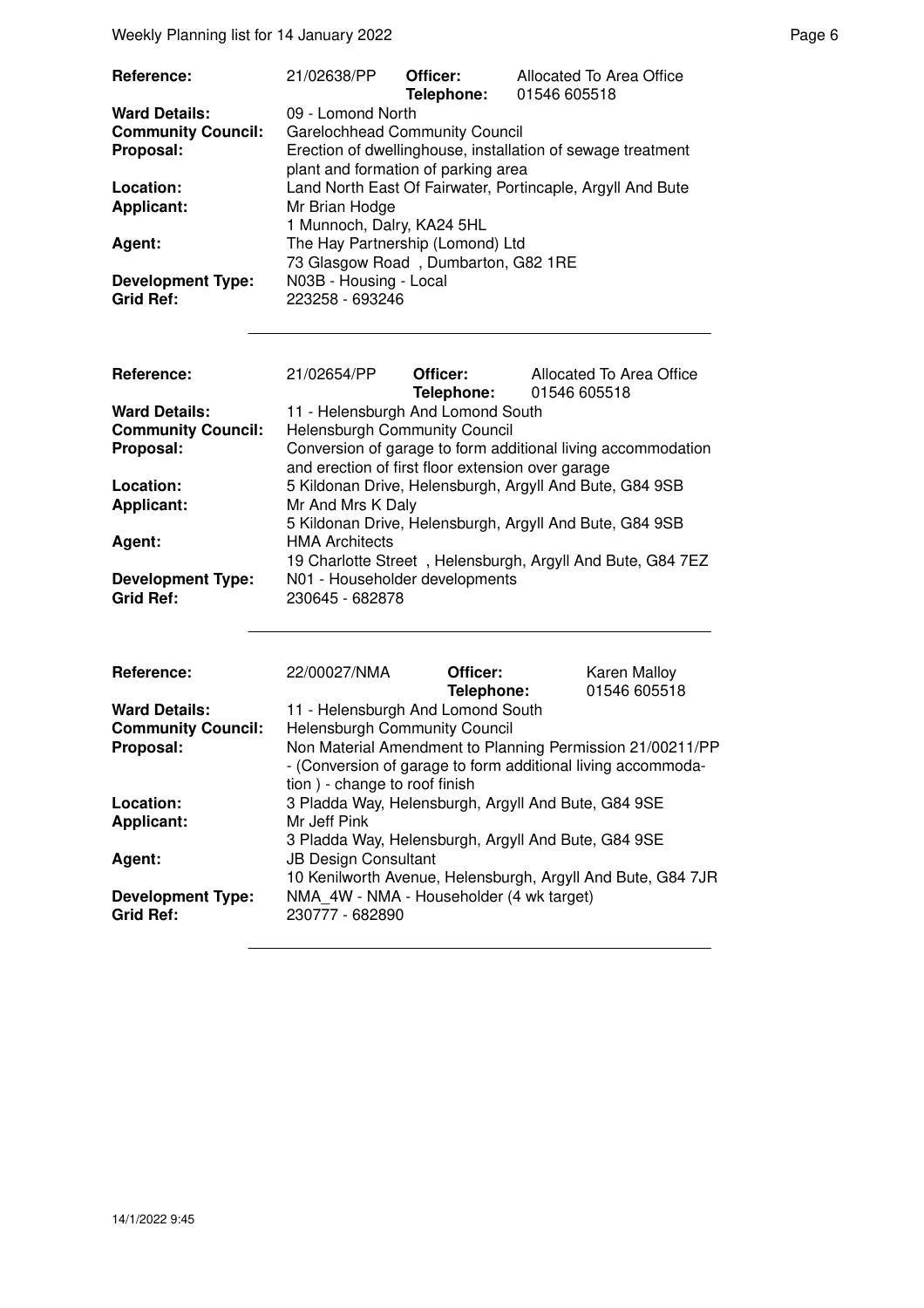#### **Oban, Lorn and the Isles**

| Reference:                                   | 21/02237/PP                       | Officer:                                       | Jennifer Campbell                                               |
|----------------------------------------------|-----------------------------------|------------------------------------------------|-----------------------------------------------------------------|
|                                              |                                   | Telephone:                                     | 01546 605518                                                    |
| <b>Ward Details:</b>                         | 04 - Oban South And The Isles     |                                                |                                                                 |
| <b>Community Council:</b>                    | Iona Community Council            |                                                |                                                                 |
| Proposal:<br>Location:                       |                                   | Erection of replacement conservatory and porch |                                                                 |
| <b>Applicant:</b>                            |                                   |                                                | Carraig Beag, Isle Of Iona, Argyll And Bute, PA76 6SP           |
|                                              |                                   | Mr And Mrs Angus And Alison Johnston           | Carraig Beag, Isle Of Iona, Argyll And Bute, PA76 6SP           |
| Agent:                                       | <b>Erdal Architects</b>           |                                                |                                                                 |
|                                              |                                   | 12G Timber Bush, Edinburgh, EH6 6QH            |                                                                 |
| <b>Development Type:</b>                     | N01 - Householder developments    |                                                |                                                                 |
| <b>Grid Ref:</b>                             | 128469 - 723772                   |                                                |                                                                 |
|                                              |                                   |                                                |                                                                 |
| Reference:                                   | 21/02292/PP                       | Officer:<br>Telephone:                         | Allocated To Area Office<br>01546 605518                        |
| <b>Ward Details:</b>                         | 05 - Oban North And Lorn          |                                                |                                                                 |
| <b>Community Council:</b>                    | <b>Taynuilt Community Council</b> |                                                |                                                                 |
| Proposal:                                    |                                   |                                                | Erection of a storage shed (Class 6) for storage of plant and   |
|                                              | materials                         |                                                |                                                                 |
| Location:                                    |                                   |                                                | Ardmaddy, Loch Etive, Taynuilt, Argyll And Bute, PA35 1JT       |
| <b>Applicant:</b>                            | <b>Green Highland Renewables</b>  |                                                |                                                                 |
|                                              |                                   |                                                | Inveralmond Industrial Estate, Inveralmond Road, Perth, PH1     |
|                                              | 3TW                               |                                                |                                                                 |
| Agent:                                       | Savills                           |                                                |                                                                 |
|                                              |                                   | 8 Wemyss Place, Edinburgh, EH3 6DH             |                                                                 |
| <b>Development Type:</b><br><b>Grid Ref:</b> | 207977 - 737733                   | N04B - Business and Industry - Local           |                                                                 |
|                                              |                                   |                                                |                                                                 |
| Reference:                                   | 21/02391/PP                       | Officer:<br>Telephone:                         | Allocated To Area Office<br>01546 605518                        |
| <b>Ward Details:</b>                         | 04 - Oban South And The Isles     |                                                |                                                                 |
| <b>Community Council:</b>                    | <b>Oban Community Council</b>     |                                                |                                                                 |
| Proposal:                                    |                                   |                                                | Erection of extension to dwellinghouse and erection of agricul- |
|                                              | tural building                    |                                                |                                                                 |
| Location:                                    |                                   |                                                | Mount Pleasant, Kerrera, Oban, Argyll And Bute, PA34 4SX        |
| <b>Applicant:</b>                            | Mr And Mrs Gary Adams             |                                                |                                                                 |
|                                              |                                   |                                                | Mount Pleasant, Kerrera, Oban, Argyll And Bute, PA34 4SX        |
| Agent:                                       |                                   | Beaton And McMurchy Architects Ltd.            |                                                                 |
|                                              |                                   |                                                | The Studio, Tigh Na Glaic, Taynuilt, Oban, Argyll And Bute,     |
|                                              | PA35 1JW                          |                                                |                                                                 |
| <b>Development Type:</b>                     |                                   | N10B - Other developments - Local              |                                                                 |
| <b>Grid Ref:</b>                             | 184336 - 730344                   |                                                |                                                                 |
|                                              |                                   |                                                |                                                                 |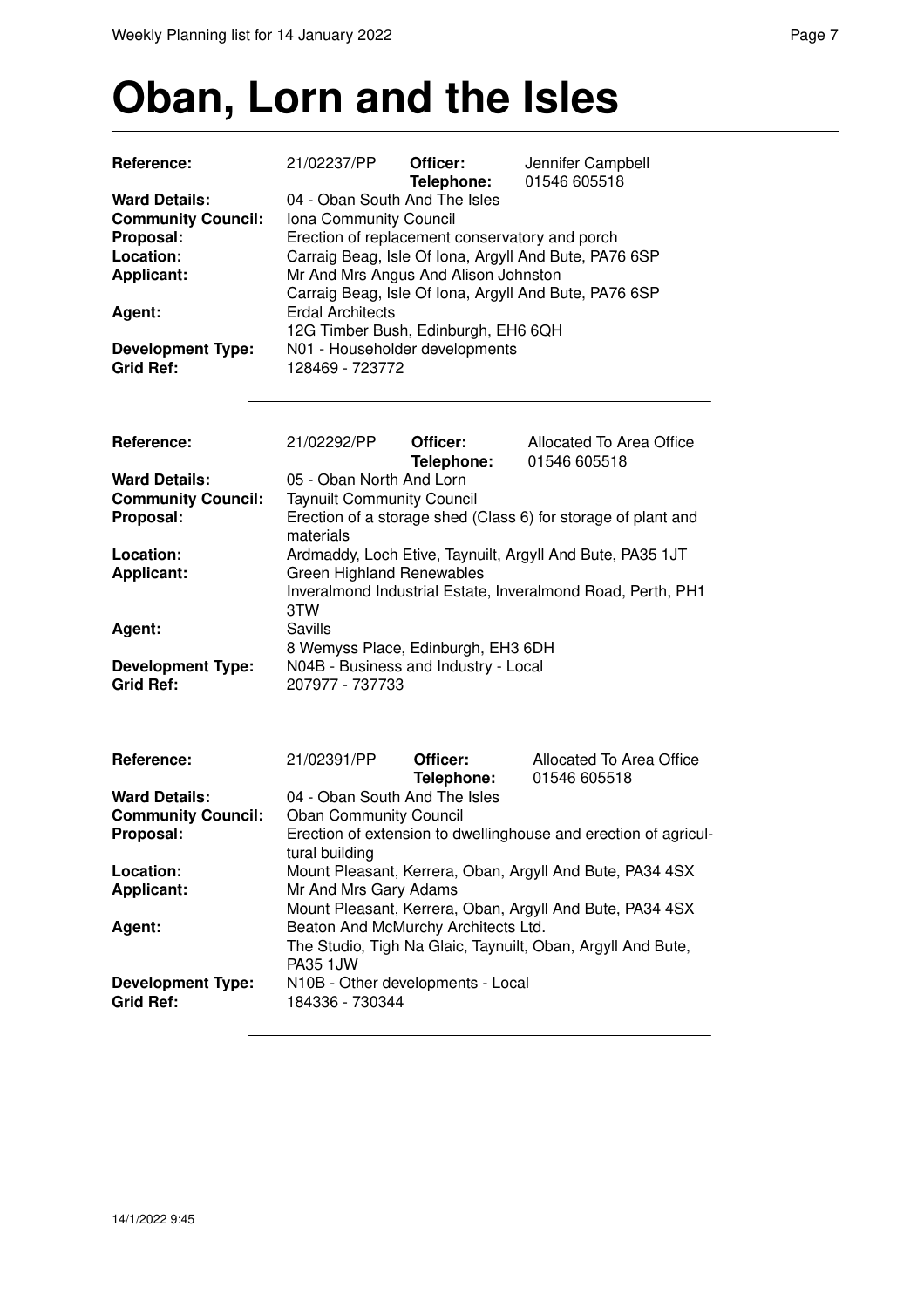Weekly Planning list for 14 January 2022 **Page 8** Page 8

| Reference:                | 21/02594/PP                                                      | Officer:<br>Telephone:                    | Allocated To Area Office<br>01546 605518              |
|---------------------------|------------------------------------------------------------------|-------------------------------------------|-------------------------------------------------------|
| <b>Ward Details:</b>      | 04 - Oban South And The Isles                                    |                                           |                                                       |
| <b>Community Council:</b> | <b>Mull Community Council</b>                                    |                                           |                                                       |
| Proposal:                 | Erection of wind turbine                                         |                                           |                                                       |
| Location:                 | Land West Of Inverlussa Shellfish Office, Lochdon, Isle Of Mull, |                                           |                                                       |
|                           | Argyll And Bute                                                  |                                           |                                                       |
| <b>Applicant:</b>         | Inverlussa Shellfish Co Ltd                                      |                                           |                                                       |
|                           |                                                                  |                                           | By Craignure, Isle Of Mull, Argyll And Bute, PA65 6BD |
| Agent:                    | Campbell Of Doune Ltd                                            |                                           |                                                       |
|                           |                                                                  | Clan House, Muthill Road, Crieff, PH7 4HQ |                                                       |
| <b>Development Type:</b>  |                                                                  | N06B - Electricity Generation - Local     |                                                       |
| <b>Grid Ref:</b>          | 169477 - 730747                                                  |                                           |                                                       |

| <b>Reference:</b>                            | 21/02607/PP                                              | Officer:<br>Telephone: | Jennifer Campbell<br>01546 605518                                                                                            |
|----------------------------------------------|----------------------------------------------------------|------------------------|------------------------------------------------------------------------------------------------------------------------------|
| <b>Ward Details:</b>                         | 04 - Oban South And The Isles                            |                        |                                                                                                                              |
| <b>Community Council:</b>                    | <b>Mull Community Council</b>                            |                        |                                                                                                                              |
| Proposal:                                    | storey extension                                         |                        | Demolition of extension and erection of replacement single                                                                   |
| Location:                                    | Bute, PA75 6PE                                           |                        | 8-10 Breadalbane Street, Tobermory, Isle Of Mull, Argyll And                                                                 |
| <b>Applicant:</b>                            | Mr Dan Mawhinney                                         |                        |                                                                                                                              |
| Agent:                                       | Bute, PA75 6PE<br>John Rodgers                           |                        | 8-10 Breadalbane Street, Tobermory, Isle Of Mull, Argyll And<br>Ceol Na Mara, Craignure, Isle Of Mull, Argyll And Bute, PA65 |
| <b>Development Type:</b><br><b>Grid Ref:</b> | 6AY<br>N01 - Householder developments<br>150360 - 755317 |                        |                                                                                                                              |

| Reference:                                   | 21/02610/PP                                                             | Officer:<br>Telephone: | Allocated To Area Office<br>01546 605518 |  |
|----------------------------------------------|-------------------------------------------------------------------------|------------------------|------------------------------------------|--|
| <b>Ward Details:</b>                         | 05 - Oban North And Lorn                                                |                        |                                          |  |
| <b>Community Council:</b>                    | Avich And Kilchrenan Community Council                                  |                        |                                          |  |
| Proposal:                                    | Erection of dwellinghouse and garage and installation of septic<br>tank |                        |                                          |  |
| Location:                                    | Land North East Of Dunmhairi, Kilchrenan, Argyll And Bute               |                        |                                          |  |
| <b>Applicant:</b>                            | Mr Paul Pearce<br>5 Bramble Close, Bilsthorpe, Newark, NG22 8UH         |                        |                                          |  |
| Agent:                                       | <b>Thomson Hunter Associates</b>                                        |                        |                                          |  |
|                                              | 21 Portland Road, Kilmarnock, KA1 2BT                                   |                        |                                          |  |
| <b>Development Type:</b><br><b>Grid Ref:</b> | N03B - Housing - Local<br>203895 - 724531                               |                        |                                          |  |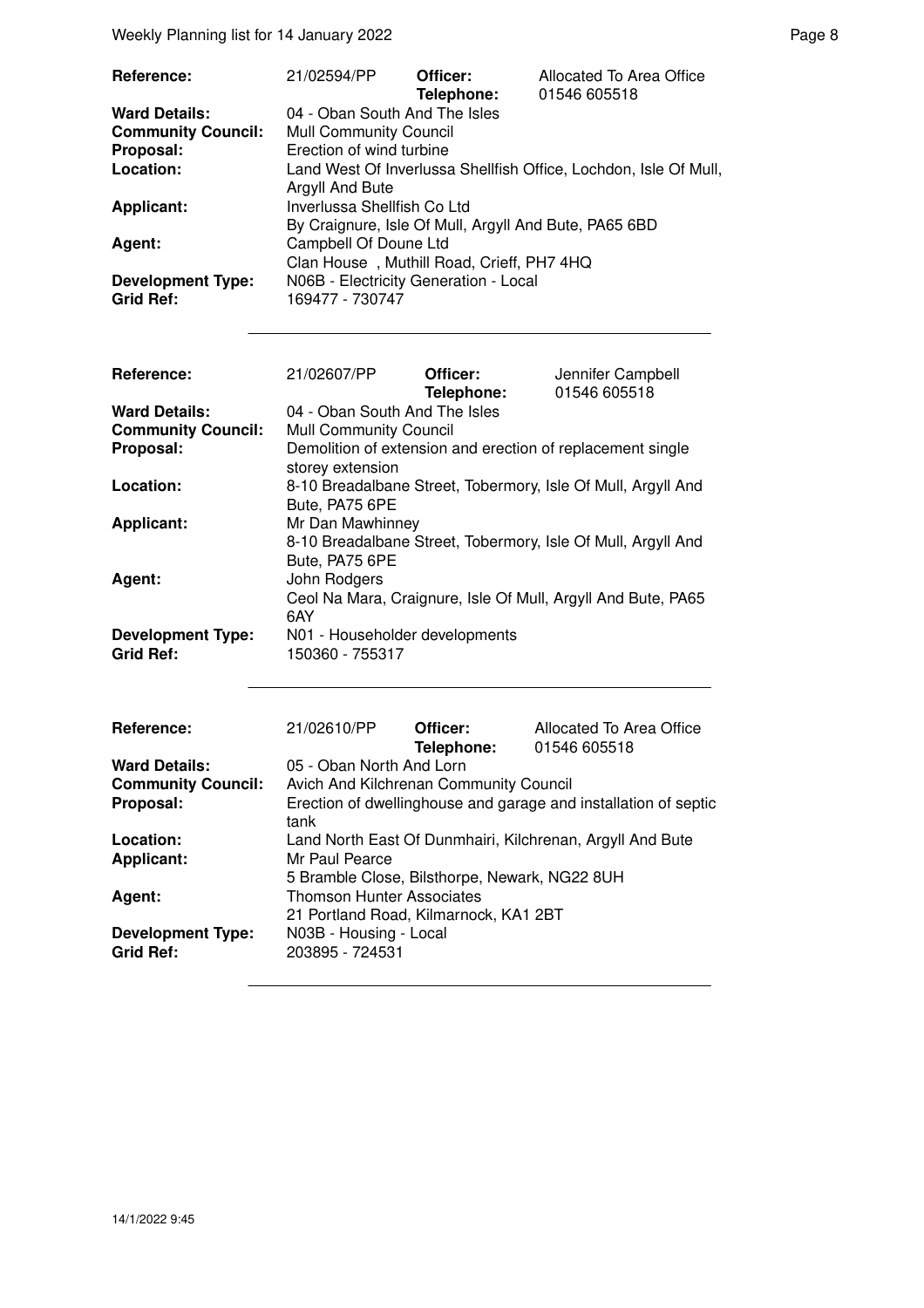Weekly Planning list for 14 January 2022 **Page 9** and the extent of the Page 9

| 21/02619/PP     | Officer:<br>Telephone: | Allocated To Area Office<br>01546 605518                                                                                                                                                                                                                                                                                                          |
|-----------------|------------------------|---------------------------------------------------------------------------------------------------------------------------------------------------------------------------------------------------------------------------------------------------------------------------------------------------------------------------------------------------|
|                 |                        |                                                                                                                                                                                                                                                                                                                                                   |
|                 |                        |                                                                                                                                                                                                                                                                                                                                                   |
|                 |                        |                                                                                                                                                                                                                                                                                                                                                   |
|                 |                        |                                                                                                                                                                                                                                                                                                                                                   |
|                 |                        |                                                                                                                                                                                                                                                                                                                                                   |
| 6TE             |                        |                                                                                                                                                                                                                                                                                                                                                   |
|                 |                        |                                                                                                                                                                                                                                                                                                                                                   |
|                 |                        |                                                                                                                                                                                                                                                                                                                                                   |
|                 |                        |                                                                                                                                                                                                                                                                                                                                                   |
| 122227 - 758271 |                        |                                                                                                                                                                                                                                                                                                                                                   |
|                 |                        |                                                                                                                                                                                                                                                                                                                                                   |
|                 |                        |                                                                                                                                                                                                                                                                                                                                                   |
|                 |                        | 04 - Oban South And The Isles<br><b>Coll Community Council</b><br>Erection of replacement dwellinghouse<br>Cnoc-A-Bhradain, Isle Of Coll, Argyll And Bute, PA78 6TE<br>Mr And Mrs J McCann<br>Grishipoll Farm, Clabhach, Isle Of Coll, Argyll And Bute, PA78<br>HK Thorburn & Son<br>Marjoriebanks, Lochmaben, DG11 1QH<br>N03B - Housing - Local |

| Reference:                | 21/02635/PP              | Officer:                               | Allocated To Area Office                             |  |  |
|---------------------------|--------------------------|----------------------------------------|------------------------------------------------------|--|--|
|                           |                          |                                        | Telephone: 01546 605518                              |  |  |
| <b>Ward Details:</b>      | 05 - Oban North And Lorn |                                        |                                                      |  |  |
| <b>Community Council:</b> |                          | <b>Ardchattan Community Council</b>    |                                                      |  |  |
| Proposal:                 | Installation of WC kiosk |                                        |                                                      |  |  |
| Location:                 |                          |                                        | Sewage Works Benderloch, Benderloch, Argyll And Bute |  |  |
| <b>Applicant:</b>         | <b>Scottish Water</b>    |                                        |                                                      |  |  |
|                           |                          |                                        | Castle House, 6 Castle Drive, Dunfermline, KY11 8GG  |  |  |
| Agent:                    | <b>Matthew Taylor</b>    |                                        |                                                      |  |  |
|                           |                          | 31 Henderson Drive, Inverness, IV1 1TR |                                                      |  |  |
| <b>Development Type:</b>  |                          | N10B - Other developments - Local      |                                                      |  |  |
| <b>Grid Ref:</b>          | 190256 - 738433          |                                        |                                                      |  |  |
|                           |                          |                                        |                                                      |  |  |
|                           |                          |                                        |                                                      |  |  |
|                           |                          |                                        |                                                      |  |  |
| <b>Reference:</b>         | 21/02636/PP              | Officer:                               | Lesley Cuthbertson                                   |  |  |
|                           |                          | Telephone:                             | 01546 605518                                         |  |  |

| ,,,,,,,,,,,,,             | <u>LII ULUU III</u>                | -------    | LUUIU VUUINUI LUUI I                                          |
|---------------------------|------------------------------------|------------|---------------------------------------------------------------|
|                           |                                    | Telephone: | 01546 605518                                                  |
| <b>Ward Details:</b>      | 04 - Oban South And The Isles      |            |                                                               |
| <b>Community Council:</b> | <b>Mull Community Council</b>      |            |                                                               |
| Proposal:                 |                                    |            | Demolition of existing dwellinghouse, erection of replacement |
|                           | dwellinghouse with detached garage |            |                                                               |
| Location:                 |                                    |            | Fonn Aline, Aros, Isle Of Mull, Argyll And Bute, PA72 6JP     |
| <b>Applicant:</b>         | Mrs Sarah Scott                    |            |                                                               |
|                           |                                    |            | Kilmore House, Kilmore, Oban, Argyll And Bute, PA34 4XT       |
| Agent:                    | John Rodgers                       |            |                                                               |
|                           |                                    |            | Ceol Na Mara, Craignure, Isle Of Mull, Argyll And Bute, PA65  |
|                           | 6AY                                |            |                                                               |
| <b>Development Type:</b>  | N03B - Housing - Local             |            |                                                               |
| <b>Grid Ref:</b>          | 156233 - 744540                    |            |                                                               |
|                           |                                    |            |                                                               |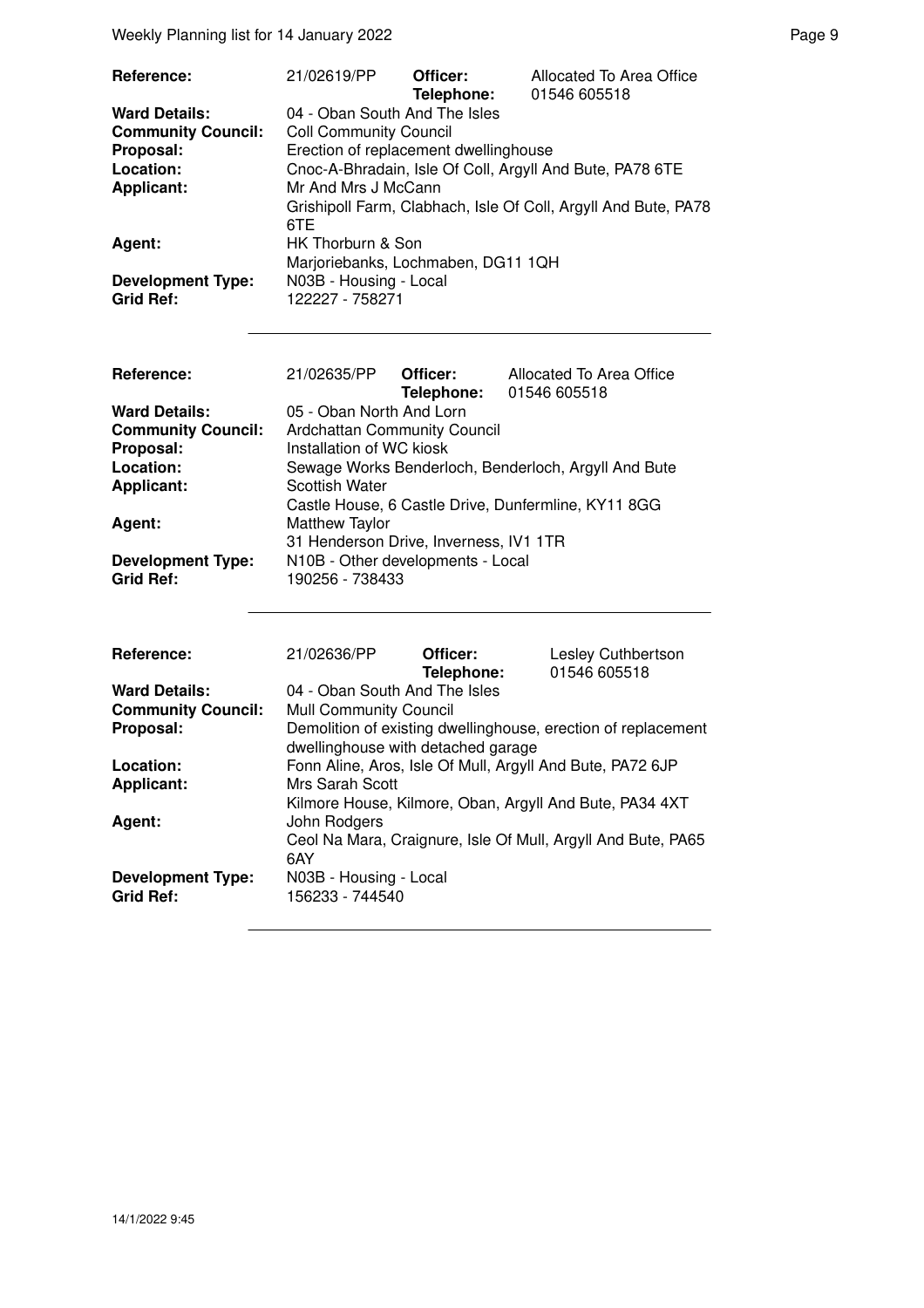Weekly Planning list for 14 January 2022 **Page 10** Neekly Planning list for 14 January 2022

| Reference:                | 21/02642/PP                          | Officer:<br>Telephone: | Allocated To Area Office<br>01546 605518                     |
|---------------------------|--------------------------------------|------------------------|--------------------------------------------------------------|
| <b>Ward Details:</b>      | 04 - Oban South And The Isles        |                        |                                                              |
| <b>Community Council:</b> | <b>Mull Community Council</b>        |                        |                                                              |
| Proposal:                 |                                      |                        | Erection of dwellinghouse and formation of vehicular access  |
| Location:                 |                                      |                        | Land East Of Achadh Na Mara And Burnside, Fionnphort, Isle   |
|                           | Of Mull, Argyll And Bute             |                        |                                                              |
| <b>Applicant:</b>         | Mr And Mrs David And Maria Horsburgh |                        |                                                              |
|                           |                                      |                        | Applethwaite Farm, Raven Lane, Keswick, CA12 4PN             |
| Agent:                    | John Rodgers                         |                        |                                                              |
|                           |                                      |                        | Ceol Na Mara, Craignure, Isle Of Mull, Argyll And Bute, PA65 |
|                           | 6AY                                  |                        |                                                              |
| <b>Development Type:</b>  | N03B - Housing - Local               |                        |                                                              |
| <b>Grid Ref:</b>          | 131737 - 723723                      |                        |                                                              |

| Reference:                                   | 21/02662/PP                                                                                                                                              | Officer:<br>Telephone: | Allocated To Area Office<br>01546 605518 |  |
|----------------------------------------------|----------------------------------------------------------------------------------------------------------------------------------------------------------|------------------------|------------------------------------------|--|
| <b>Ward Details:</b>                         | 05 - Oban North And Lorn                                                                                                                                 |                        |                                          |  |
| <b>Community Council:</b>                    | Ardchattan Community Council                                                                                                                             |                        |                                          |  |
| Proposal:                                    | Erection of extension and decking                                                                                                                        |                        |                                          |  |
| Location:                                    | Cruachan Cottage, Ledaig, Oban, Argyll And Bute, PA37 1NY                                                                                                |                        |                                          |  |
| Applicant:                                   | Mr Alan And Margaret Evans                                                                                                                               |                        |                                          |  |
| Agent:                                       | Cruachan Cottage, Ledaig, Oban, Argyll And Bute, PA37 1NY<br><b>Bracewell Stirling Consulting</b><br>15 Lochside Street, Oban, Argyll And Bute, PA34 4HP |                        |                                          |  |
| <b>Development Type:</b><br><b>Grid Ref:</b> | N01 - Householder developments<br>190942 - 735595                                                                                                        |                        |                                          |  |

| <b>Reference:</b>         | 22/00065/NMA                                      | Officer:<br>Telephone: | Allocated To Area Office<br>01546 605518                         |
|---------------------------|---------------------------------------------------|------------------------|------------------------------------------------------------------|
| <b>Ward Details:</b>      | 04 - Oban South And The Isles                     |                        |                                                                  |
| <b>Community Council:</b> | <b>Mull Community Council</b>                     |                        |                                                                  |
| Proposal:                 |                                                   |                        | Non material amendment to planning permission 21/00859/PP        |
|                           |                                                   |                        | (Erection of dwellinghouse and outbuilding, installation of pri- |
|                           |                                                   |                        | vate sewage treatment system and formation of vehicular          |
|                           |                                                   |                        | access). Amendment of a three bedroom two storey house to        |
|                           |                                                   |                        | three bedroom single storey house, incorporating a change in     |
|                           | layout to improve sustainability                  |                        |                                                                  |
| Location:                 |                                                   |                        | Plot 2 Land South Of Uisken Croft, Bunessan, Isle Of Mull,       |
|                           | Argyll And Bute                                   |                        |                                                                  |
| <b>Applicant:</b>         | Dr Kathryn McAdam Freud                           |                        |                                                                  |
|                           | 138 Peckham Rye, London, SE22 9QH                 |                        |                                                                  |
| Agent:                    | Waterhouse 1854 Ltd                               |                        |                                                                  |
|                           | Ground Floor , 1A Morocco Street, London, SE1 3HB |                        |                                                                  |
| <b>Development Type:</b>  | NMA 6W - NMA - Non-Householder (6 wk target)      |                        |                                                                  |
| Grid Ref:                 | 138948 - 718900                                   |                        |                                                                  |
|                           |                                                   |                        |                                                                  |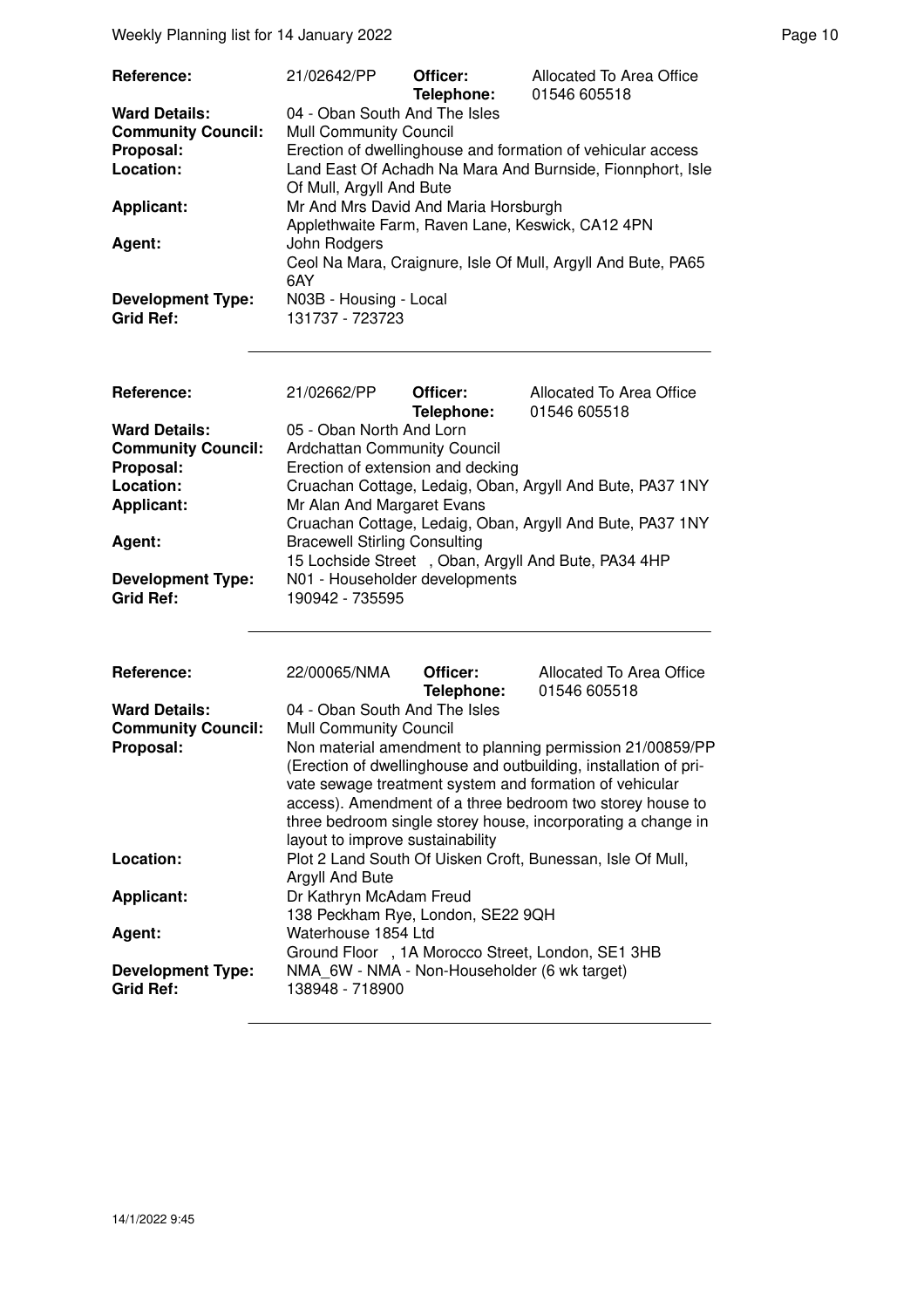## **Mid Argyll, Kintyre and Islay**

| Reference:                                                     | 21/02104/PP                                                                                                                                                                                                                                                                                 | Officer:<br>Telephone:                           | Derek Wilson<br>01546 605518                                    |  |  |
|----------------------------------------------------------------|---------------------------------------------------------------------------------------------------------------------------------------------------------------------------------------------------------------------------------------------------------------------------------------------|--------------------------------------------------|-----------------------------------------------------------------|--|--|
| <b>Ward Details:</b><br><b>Community Council:</b><br>Proposal: | 02 - Kintyre And The Islands<br><b>Islay Community Council</b><br>Removal and relocation of the existing non-original SVP and<br>rainwater pipework respectively on the front elevation, forma-<br>tion of 3 rooflights and installation of replacement windows                             |                                                  |                                                                 |  |  |
| Location:                                                      | Bute, PA48 7TY                                                                                                                                                                                                                                                                              |                                                  | Bayview, Main Street, Port Charlotte, Isle Of Islay, Argyll And |  |  |
| <b>Applicant:</b>                                              | Mr Alex Culverwell                                                                                                                                                                                                                                                                          | Woodcroft, 39 Barnton Avenue, Edinburgh, EH4 6JJ |                                                                 |  |  |
| Agent:                                                         | <b>Stewart Stevenson Architects</b><br>Suite 237, Baltic Chambers, 50 Wellington Street, Glasgow, G2<br>6HJ                                                                                                                                                                                 |                                                  |                                                                 |  |  |
| <b>Development Type:</b><br><b>Grid Ref:</b>                   | N01 - Householder developments<br>125241 - 658371                                                                                                                                                                                                                                           |                                                  |                                                                 |  |  |
| Reference:                                                     | 21/02105/LIB                                                                                                                                                                                                                                                                                | Officer:<br>Telephone:                           | Derek Wilson<br>01546 605518                                    |  |  |
| <b>Ward Details:</b><br><b>Community Council:</b><br>Proposal: | 02 - Kintyre And The Islands<br><b>Islay Community Council</b><br>Removal and relocation of the existing non-original SVP and<br>rainwater pipework respectively on the front elevation, forma-<br>tion of 3 rooflights and installation of replacement windows and<br>internal alterations |                                                  |                                                                 |  |  |
| Location:                                                      | Bayview, Main Street, Port Charlotte, Isle Of Islay, Argyll And<br>Bute, PA48 7TY                                                                                                                                                                                                           |                                                  |                                                                 |  |  |
| <b>Applicant:</b>                                              | Mr Alex Culverwell                                                                                                                                                                                                                                                                          | Woodcroft, 39 Barnton Avenue, Edinburgh, EH4 6JJ |                                                                 |  |  |
| Agent:                                                         | <b>Stewart Stevenson Architects</b><br>Suite 237, Baltic Chambers, 50 Wellington Street, Glasgow, G2<br>6HJ                                                                                                                                                                                 |                                                  |                                                                 |  |  |
| <b>Development Type:</b><br><b>Grid Ref:</b>                   | 125241 - 658371                                                                                                                                                                                                                                                                             | N14 - Listed bldg + con area consents            |                                                                 |  |  |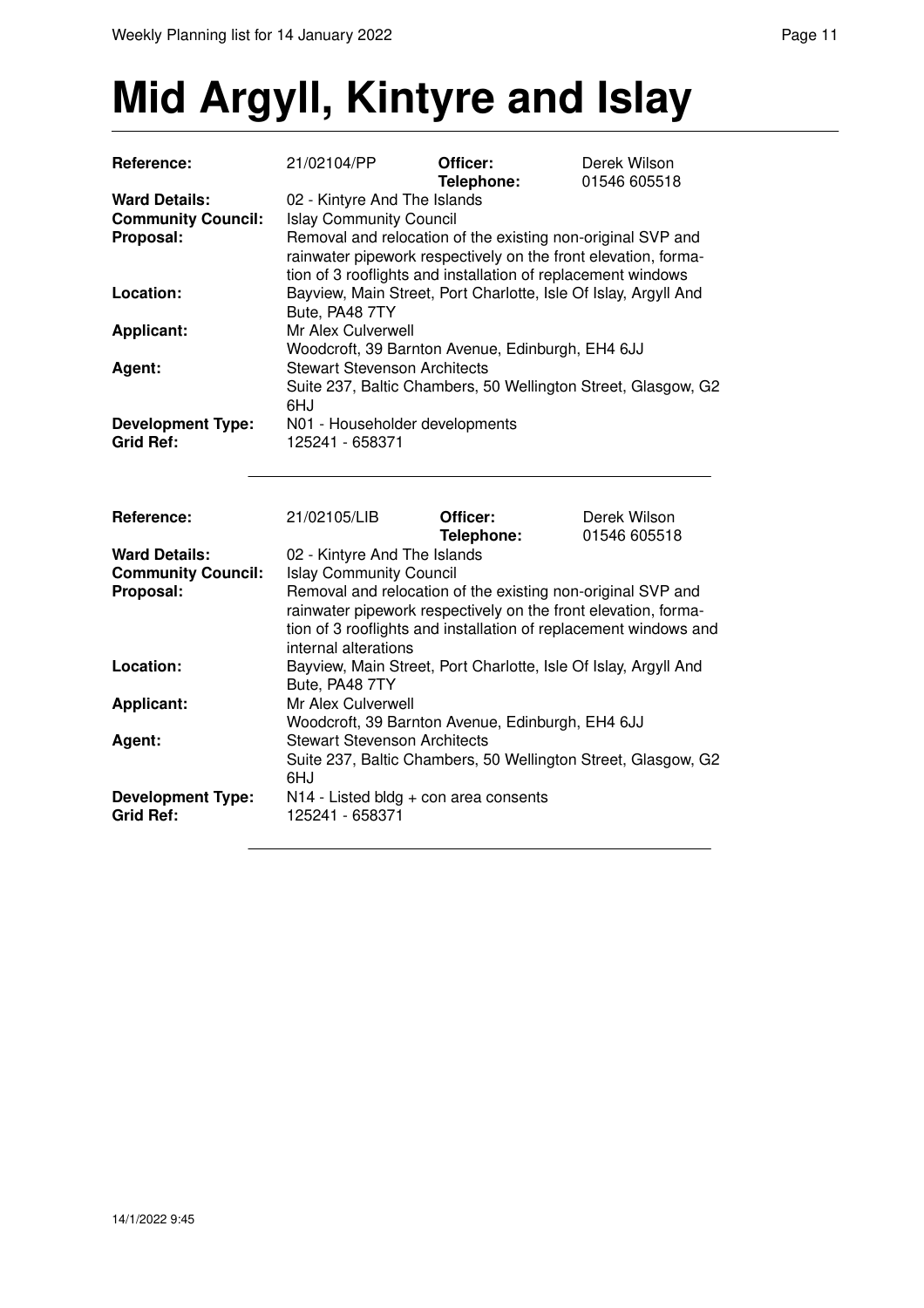Weekly Planning list for 14 January 2022 **Page 12** Page 12

| Reference:                                                                  | 21/02114/PP                                                                                                                                                                                    | Officer:<br>Telephone: | Derek Wilson<br>01546 605518                                    |  |  |
|-----------------------------------------------------------------------------|------------------------------------------------------------------------------------------------------------------------------------------------------------------------------------------------|------------------------|-----------------------------------------------------------------|--|--|
| <b>Ward Details:</b><br><b>Community Council:</b><br>Proposal:              | 02 - Kintyre And The Islands<br><b>Islay Community Council</b><br>Site development and servicing relative to planning permission<br>19/02602/PPP (Site for the erection of two dwellinghouses) |                        |                                                                 |  |  |
| Location:                                                                   | Islay, Argyll And Bute                                                                                                                                                                         |                        | Land Adjacent To Dunollie, Mansefield Road, Port Ellen, Isle Of |  |  |
| <b>Applicant:</b>                                                           | Mr James Porter<br>C/o Agent                                                                                                                                                                   |                        |                                                                 |  |  |
| Agent:                                                                      | Beaton And McMurchy Architects Ltd.<br>PA35 1JW                                                                                                                                                |                        | The Studio, Tigh Na Glaic, Taynuilt, Oban, Argyll And Bute,     |  |  |
| <b>Development Type:</b><br><b>Grid Ref:</b>                                | N10B - Other developments - Local<br>136982 - 645384                                                                                                                                           |                        |                                                                 |  |  |
| Reference:                                                                  | 21/02157/PP                                                                                                                                                                                    | Officer:<br>Telephone: | Allocated To Area Office<br>01546 605518                        |  |  |
| <b>Ward Details:</b><br><b>Community Council:</b><br>Proposal:<br>Location: | 03 - Mid Argyll<br>Lochgilphead Community Council<br>Demolition of conservatory and erection of extension<br>Glenoran, Manse Brae, Lochgilphead, Argyll And Bute, PA31<br>8RA                  |                        |                                                                 |  |  |
| <b>Applicant:</b>                                                           | Ms Kirsty Parker<br>Glenoran, Manse Brae, Lochgilphead, Argyll And Bute, PA31<br>8RA                                                                                                           |                        |                                                                 |  |  |
| Agent:                                                                      | <b>Tom Grant Architects</b><br>41 Longrow, Campbeltown, Argyll And Bute, PA28 6ER                                                                                                              |                        |                                                                 |  |  |
| <b>Development Type:</b><br><b>Grid Ref:</b>                                | N01 - Householder developments<br>186479 - 688260                                                                                                                                              |                        |                                                                 |  |  |
| Reference:                                                                  | 21/02327/PP                                                                                                                                                                                    | Officer:<br>Telephone: | Allocated To Area Office<br>01546 605518                        |  |  |
| <b>Ward Details:</b><br><b>Community Council:</b><br>Proposal:<br>Location: | 03 - Mid Argyll<br>North Knapdale Community Council<br>Installation of a waterless toilet unit<br>Land South West Of Taynish Workshop, Tayvallich, Argyll And                                  |                        |                                                                 |  |  |
| <b>Applicant:</b><br>Agent:                                                 | <b>Bute</b><br>NatureScot<br>Battleby, Redgorton, Perth, PH1 3EW<br>N/A                                                                                                                        |                        |                                                                 |  |  |
| <b>Development Type:</b><br><b>Grid Ref:</b>                                | N10B - Other developments - Local<br>172584 - 683690                                                                                                                                           |                        |                                                                 |  |  |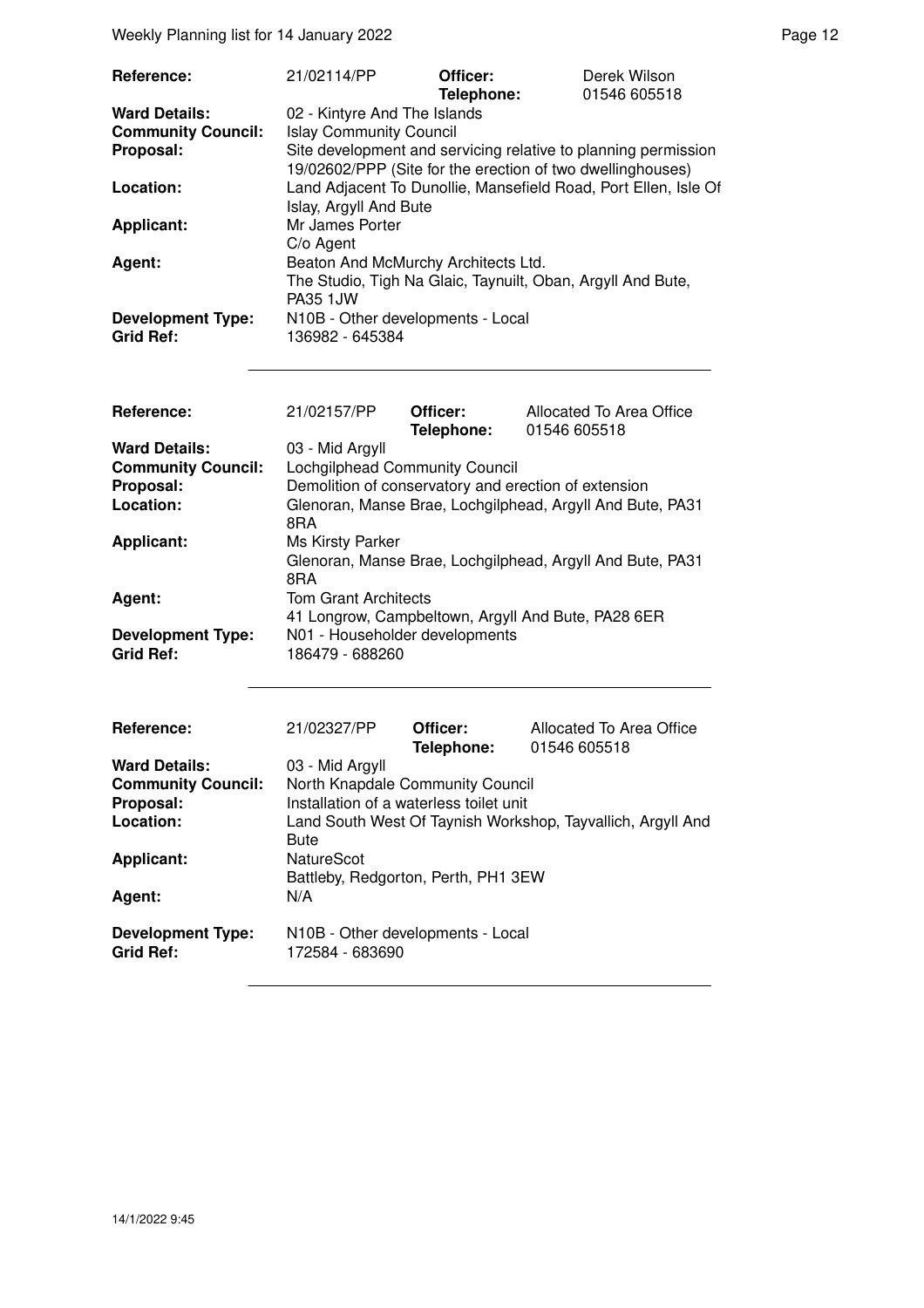Weekly Planning list for 14 January 2022 **Page 13** Page 13

| Reference:                                   | 21/02520/PP                                       | Officer:<br>Telephone: | Tiwaah P Antwi<br>01546 605518                           |
|----------------------------------------------|---------------------------------------------------|------------------------|----------------------------------------------------------|
| <b>Ward Details:</b>                         | 03 - Mid Argyll                                   |                        |                                                          |
| <b>Community Council:</b>                    | <b>Dunadd Community Council</b>                   |                        |                                                          |
| Proposal:                                    | Installation of replacement windows               |                        |                                                          |
| Location:                                    | 8RQ                                               |                        | Rosebank, Kilmartin, Lochgilphead, Argyll And Bute, PA31 |
| <b>Applicant:</b>                            | Mrs Lorraine Dale<br>8RQ                          |                        | Rosebank, Kilmartin, Lochgilphead, Argyll And Bute, PA31 |
| Agent:                                       | N/A                                               |                        |                                                          |
| <b>Development Type:</b><br><b>Grid Ref:</b> | N01 - Householder developments<br>183453 - 698953 |                        |                                                          |

| <b>Reference:</b>         | 21/02540/PP                       | Officer:<br>Telephone: | Allocated To Area Office<br>01546 605518                 |
|---------------------------|-----------------------------------|------------------------|----------------------------------------------------------|
| <b>Ward Details:</b>      | 01 - South Kintyre                |                        |                                                          |
| <b>Community Council:</b> | The Laggan Community Council      |                        |                                                          |
| Proposal:                 | Erection of agricultural building |                        |                                                          |
| Location:                 |                                   |                        | Machrihanish Farm, Machrihanish, Campbeltown, Argyll And |
|                           | Bute, PA28 6PT                    |                        |                                                          |
| <b>Applicant:</b>         | James Pirie And Sons Ltd          |                        |                                                          |
|                           |                                   |                        | Machrihanish Farm, Machrihanish, Campbeltown, Argyll And |
|                           | Bute, PA28 6PT                    |                        |                                                          |
| Agent:                    | Ian D. Archibald Ltd.             |                        |                                                          |
|                           |                                   |                        | Dromore Farm, Lochfoot, Dumfries, Dumfries And Galloway, |
|                           | DG2 8AU                           |                        |                                                          |
| <b>Development Type:</b>  | N10B - Other developments - Local |                        |                                                          |
| <b>Grid Ref:</b>          | 165401 - 620784                   |                        |                                                          |

| Reference:                                   | 21/02573/PP                                                                                     | Officer:<br>Telephone: | Kim MacKay<br>01546 605518 |
|----------------------------------------------|-------------------------------------------------------------------------------------------------|------------------------|----------------------------|
| <b>Ward Details:</b>                         | 02 - Kintyre And The Islands                                                                    |                        |                            |
| <b>Community Council:</b>                    | South Knapdale Community Council                                                                |                        |                            |
| Proposal:                                    | Erection of garage and studio (retrospective)                                                   |                        |                            |
| Location:                                    | The Chalet, Port Ban Holiday Park, Kilberry, Tarbert, Argyll And<br><b>Bute</b>                 |                        |                            |
| <b>Applicant:</b>                            | Mr Peter Allan<br>The Caravan, Crawford Lane, Kirn, Dunoon, Argyll And Bute,<br><b>PA23 8JP</b> |                        |                            |
| Agent:                                       | Owen Dore<br>2 Nile Street, Dunoon, Argyll And Bute, PA23 8AG                                   |                        |                            |
| <b>Development Type:</b><br><b>Grid Ref:</b> | N01 - Householder developments<br>170832 - 665531                                               |                        |                            |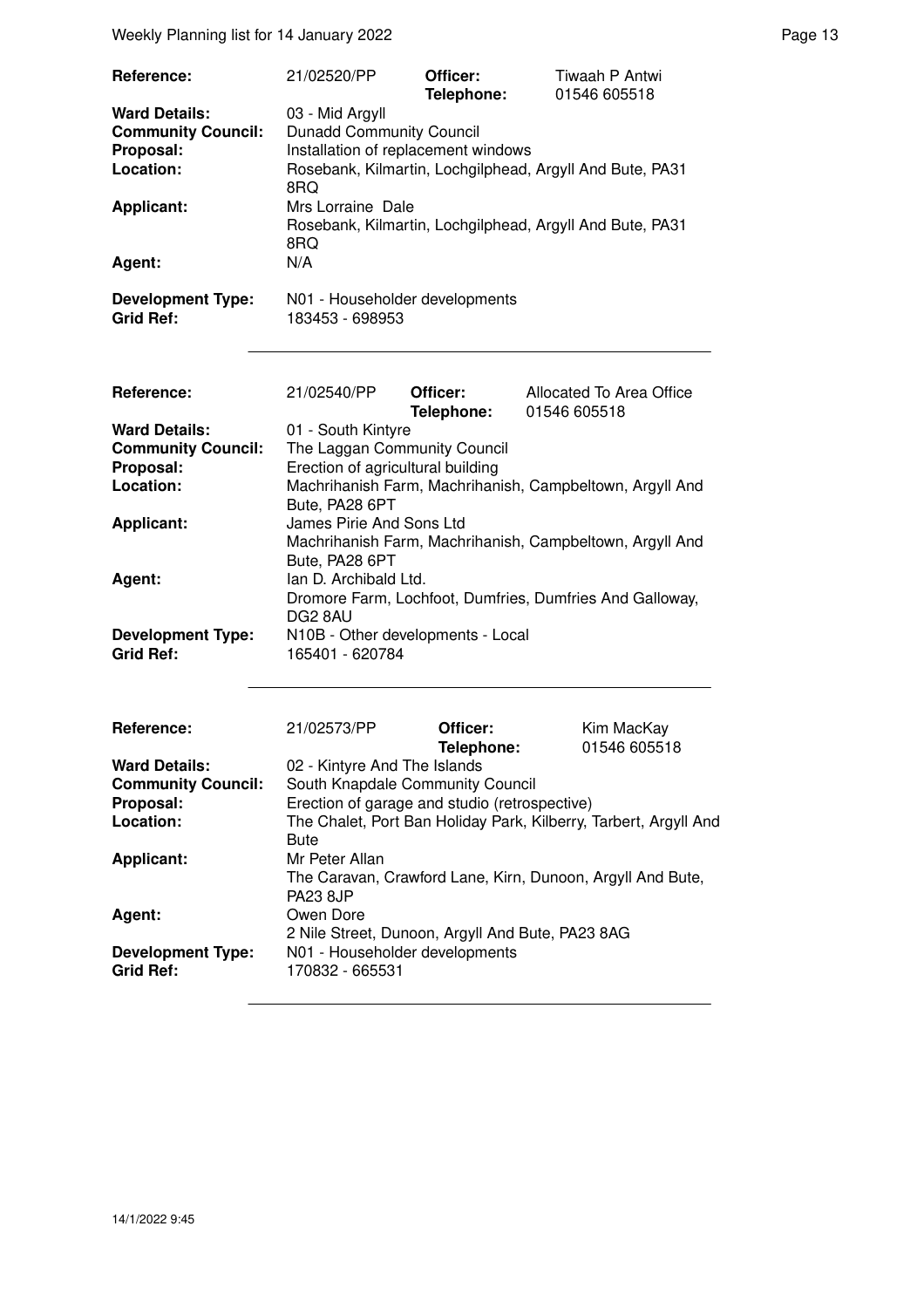Weekly Planning list for 14 January 2022 **Page 14** and the state of the Page 14 and the Page 14

| <b>Reference:</b>                            | 21/02621/PP                                                                                                                                          | Officer:<br>Telephone: | Fleur Rothwell<br>01546 605518 |
|----------------------------------------------|------------------------------------------------------------------------------------------------------------------------------------------------------|------------------------|--------------------------------|
| <b>Ward Details:</b>                         | 02 - Kintyre And The Islands                                                                                                                         |                        |                                |
| <b>Community Council:</b>                    | <b>East Kintyre Community Council</b>                                                                                                                |                        |                                |
| Proposal:                                    | Alterations and change of use of police station to form dwelling-<br>house, erection of rear extension and conversion of outbuilding<br>into utility |                        |                                |
| Location:                                    | Police House, Carradale, Campbeltown, Argyll And Bute, PA28<br>6QG                                                                                   |                        |                                |
| <b>Applicant:</b>                            | Mr and Mrs J Paterson<br>26 Tormhor, Carradale, Campbeltown, Argyll And Bute, PA28<br>6SD                                                            |                        |                                |
| Agent:                                       | <b>Bowman Stewart</b><br>1 Victoria Buildings, 34 Union Street, Lochgilphead, Argyll And<br>Bute, PA31 8JS                                           |                        |                                |
| <b>Development Type:</b><br><b>Grid Ref:</b> | N03B - Housing - Local<br>179760 - 637867                                                                                                            |                        |                                |

| Reference:                                   | 21/02660/MFF                                             | Officer:<br>Telephone: | Sandra Davies<br>01546 605518 |
|----------------------------------------------|----------------------------------------------------------|------------------------|-------------------------------|
| <b>Ward Details:</b>                         | 03 - Mid Argyll                                          |                        |                               |
| <b>Community Council:</b>                    | <b>Furnace Community Council</b>                         |                        |                               |
| Proposal:                                    | Installation of feed barge to existing fish farm site    |                        |                               |
| Location:                                    | Furnace Fish Farm, Furnace, Argyll And Bute              |                        |                               |
| <b>Applicant:</b>                            | The Scottish Salmon Company                              |                        |                               |
|                                              | 28 Drumsheugh Gardens, Edinburgh, EH3 7RN                |                        |                               |
| Agent:                                       | Sottish Salmon Company                                   |                        |                               |
|                                              | Ardkinglas Estate, Cairndow, Argyll And Bute, PA26 8BH   |                        |                               |
| <b>Development Type:</b><br><b>Grid Ref:</b> | N08B - Marine Finfish Farming - Local<br>203382 - 699994 |                        |                               |

| Reference:                                   | 21/02735/NMA                                                                                                                                                                                                                                          | Officer:<br>Telephone: | Tiwaah P Antwi<br>01546 605518 |  |  |
|----------------------------------------------|-------------------------------------------------------------------------------------------------------------------------------------------------------------------------------------------------------------------------------------------------------|------------------------|--------------------------------|--|--|
| <b>Ward Details:</b>                         | 02 - Kintyre And The Islands                                                                                                                                                                                                                          |                        |                                |  |  |
| <b>Community Council:</b><br>Proposal:       | <b>Tarbert And Skipness Community Council</b><br>Non material amendment to planning permission 21/01010/PP<br>(Construction of first floor with pitched roof above existing<br>detached garage to facilitate storage/office space) Add roof<br>window |                        |                                |  |  |
| Location:<br><b>Applicant:</b>               | Ardtornish, Barmore Road, Tarbert, Argyll And Bute, PA29 6TT<br>Mr And Mrs D Kerr<br>Ardtornish, Barmore Road, Tarbert, Argyll And Bute, PA29 6TT<br><b>R A Scott Consultants</b><br>Rionnagan House, Dunmore, Tarbert, Argyll, PA29 6XZ              |                        |                                |  |  |
| Agent:                                       |                                                                                                                                                                                                                                                       |                        |                                |  |  |
| <b>Development Type:</b><br><b>Grid Ref:</b> | NMA 4W - NMA - Householder (4 wk target)<br>186451 - 668982                                                                                                                                                                                           |                        |                                |  |  |